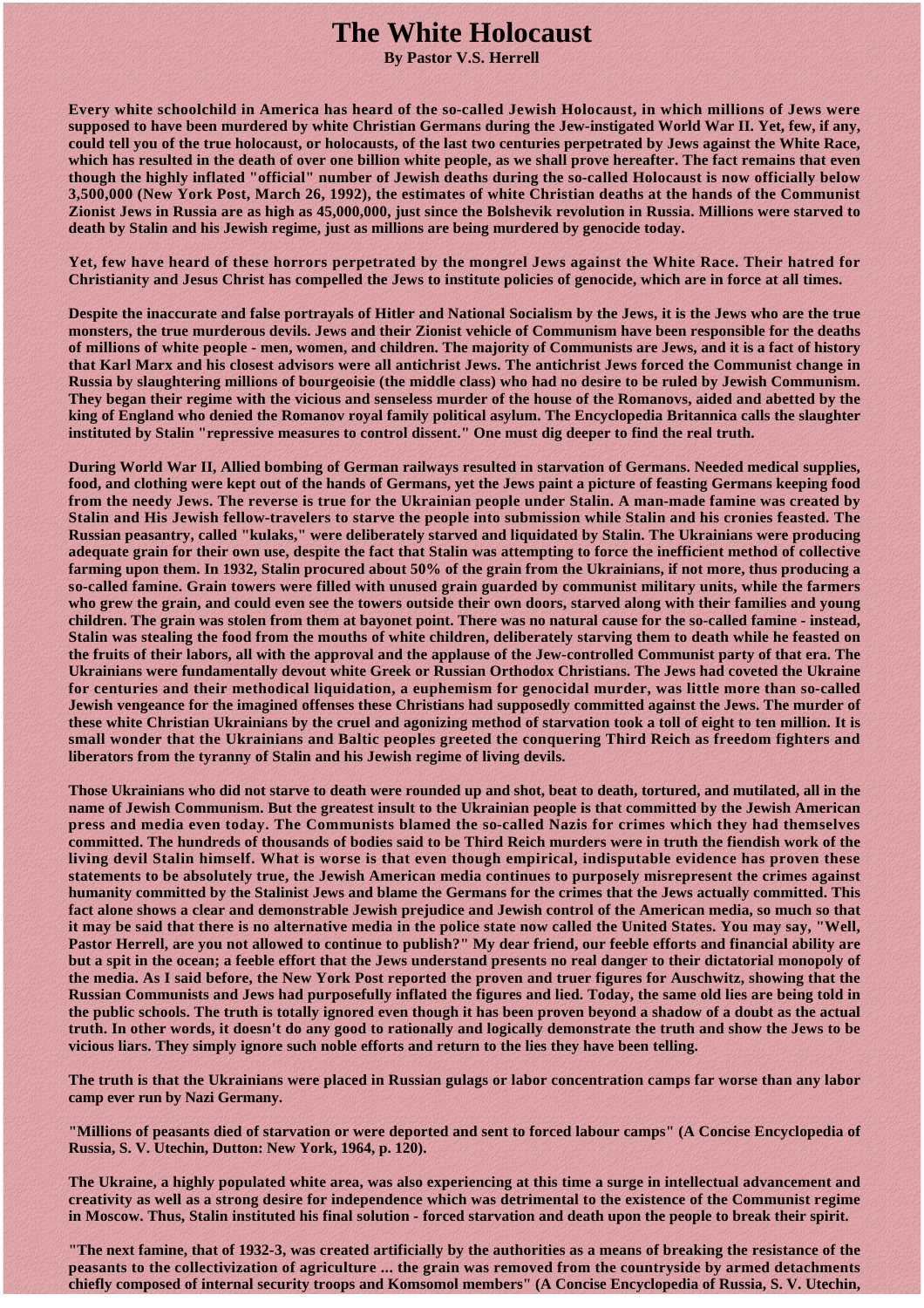**Dutton: New York, 1964, p. 175).** 

**Of course, Stalin's real purpose was extermination of the white population. We now know that the phrase "breaking the resistance of the peasants" turned out to be a political euphemism to conceal Stalin's true intentions of mass murder. The conservative estimate for the number of deaths by starvation under Stalin's reign is 10,000,000 white Ukrainians, as reported by the Encyclopedia Britannica. Yet, other sources show the numbers to be much higher. Taking into account the full toll of Communism on the Russian people, the number reaches 45,000,000. At the Royal Albert Hall in London, on October 31, 1967, the numbers were presented as follows (let us remember that we are talking fundamentally about white people):** 

**A. Russian Revolution and Civil War - 1,500,000 B. Civilian deaths in the Civil War and Ensuing Famine - 13,000,000 C. Murders of "class enemies" - 3,000,000 D. Famine caused by disaster of first Five Year Plan (installation of collectivism) - 7,000,000 E. Stalinist purges - 1,500,000 F. Labor camp deaths, 1921-1960 - 19,000,000 Total - 45,000,000** 

**Another angering statistic is that of the drop in enrollment of school children in the Ukraine, while non so-called famine areas showed expected increases. Because initial enrollment occurred in the USSR at seven years of age, a dramatic decrease in enrollment was seen seven years after the initiation of grain stealing from the Ukrainians in 1932. In 1929, enrollment of seven year olds was 1,585,814 students in the Ukraine. By 1938-1939, the number had decreased to 985,598. Another famine area, Byuelorussia, showed a decrease in these years from 369,684 to 358,507 (Cultural Construction of the USSR, Moscow: Government Planning Pub., 1940, pages 40-50). Thus, in these two areas there was a total decrease of 611,390. This means that at least 611,390 children under the age of 7 years were slaughtered in this time period. We must also remember that there should have been a population increase, so this number is more likely over 1,000,000, and these numbers do not take into account those students who might be older or graduating but never made it through school because their young lives were ended by the Jew front man Stalin. Someone must be held accountable for those desks that remained empty in the schools of the Ukraine and for those teachers' positions that remained unfilled. The Ukrainian population of 32 million in 1927 decreased to 28 million in 1939. Thus, there was a loss of 4,000,000 Ukrainian lives, and this number would be augmented by the normal expected population growth. At an expected population growth of 4,000,000 we are really looking at a loss, at the very least, of 8,000,000 white Ukrainians.** 

**A similar tragedy occurred in Ireland in the mid-19th century: the so-called Potato Famine of Ireland. The truth is that the English had in their possession enough food to feed the Irish, but deliberately kept it from them. Therefore the English starved to death or forced over 1,000,000 Irish from their home country. (This was only one of the most recent genocidal atrocities committed by the English against the Irish.) But we must not entirely blame the white Englishmen, for these events occurred under Jewish control. By 1868, the British had a Jewish Prime Minister, Benjamin Disraeli. This Zionist Jew was only able to gain this position of power because of the already established Jewish power base in English politics, industry, and banking. It was this Jewish power base that orchestrated the Irish famine, deliberately starving Irish men, women, and children in order to gain more economic and political power and to eradicate the Catholic and Protestant churches of Ireland. Their strategy for gaining power worked, for the Jews had gained enough power to make one of their own Prime Minister shortly thereafter, in a country that had once banned Jews from its borders.** 

**Still, this is only the beginning of the holocaust of the White Race. The Jewish agents who pitted white man against white man during the world wars are responsible for the deaths of those men who fought, often not even realizing it, for the Jewish agenda. After World War II, German soldiers were taken prisoner by allied nations, and civilian women and children were rounded up and placed in concentration camps. Jews often whine about family members who supposedly died in German camps, yet millions of survivors are left to spread their lies. How can there be so many survivors if so many died? Yet, we do not hear of German survivors of Russian, French, and American camps. This is because there are so few. Eisenhower's quartermaster general, Robert Littlejohn, openly complained that he had no way to feed the 4,000,000 German prisoners in US care in 1945. Many of these prisoners had been transferred to the so-called "DEF" status. This status meant instant death for the bearer, and was a violation of the Geneva Convention by Eisenhower. American camps were compared to Buchenwald, and some were reported as having no food at all anywhere in the camp. Donations of food for the prisoners were returned to donors and rations were not distributed. (This despite the fact that the majority, 58%, of U.S. soldiers thought Germans should receive relief in the form of donations.) In August, 1945, Eisenhower placed the remaining German solders in the camps on DEF status, thereby signing their death warrants.** 

**The end result was millions of German women and children being starved to death, in addition to 2,000,000 German soldiers who perished in the camps at the war's end. In the usual Jew manner, the public was lied to, and few knew of the atrocious treatment Germans were receiving at the hands of the Allies. (All this also occurred at the time of the Nurenberg trials, which have been called the greatest legal injustice in the history of America by United States Senator Robert Taft, son of President William Howard Taft.)** 

**If the horrors of concentration camp existence so often portrayed on our televisions were attributed to the Russians and the Jewish establishment of evil known as Communism, then our television would truly reflect a far more truthful and more accurate historical picture of the atrocities that took place more than fifty years ago. The gulags were indeed death camps for the systematic extermination of white people. This was not the original intent of the Germans. Most of those who died in German concentrated labor camps died of dysentery and other diseases such as pneumonia, bronchitis, and things that were then beyond the power of the German army to prevent. If the Allies had not bombed the German railway system and practiced a scorched earth policy against the German people, then the vast majority of labor camp persons would have survived the war far better than the average German citizen. It is in truth the Jews themselves and their insane bombing raids upon Germany that caused the deaths of 2.5 million Jews and other people being held in German labor camps. It is an indisputable fact that the Germans were far more humane to American prisoners and to prisoners of all nationalities than either the Russians or the Americans. 88% of American prisoners**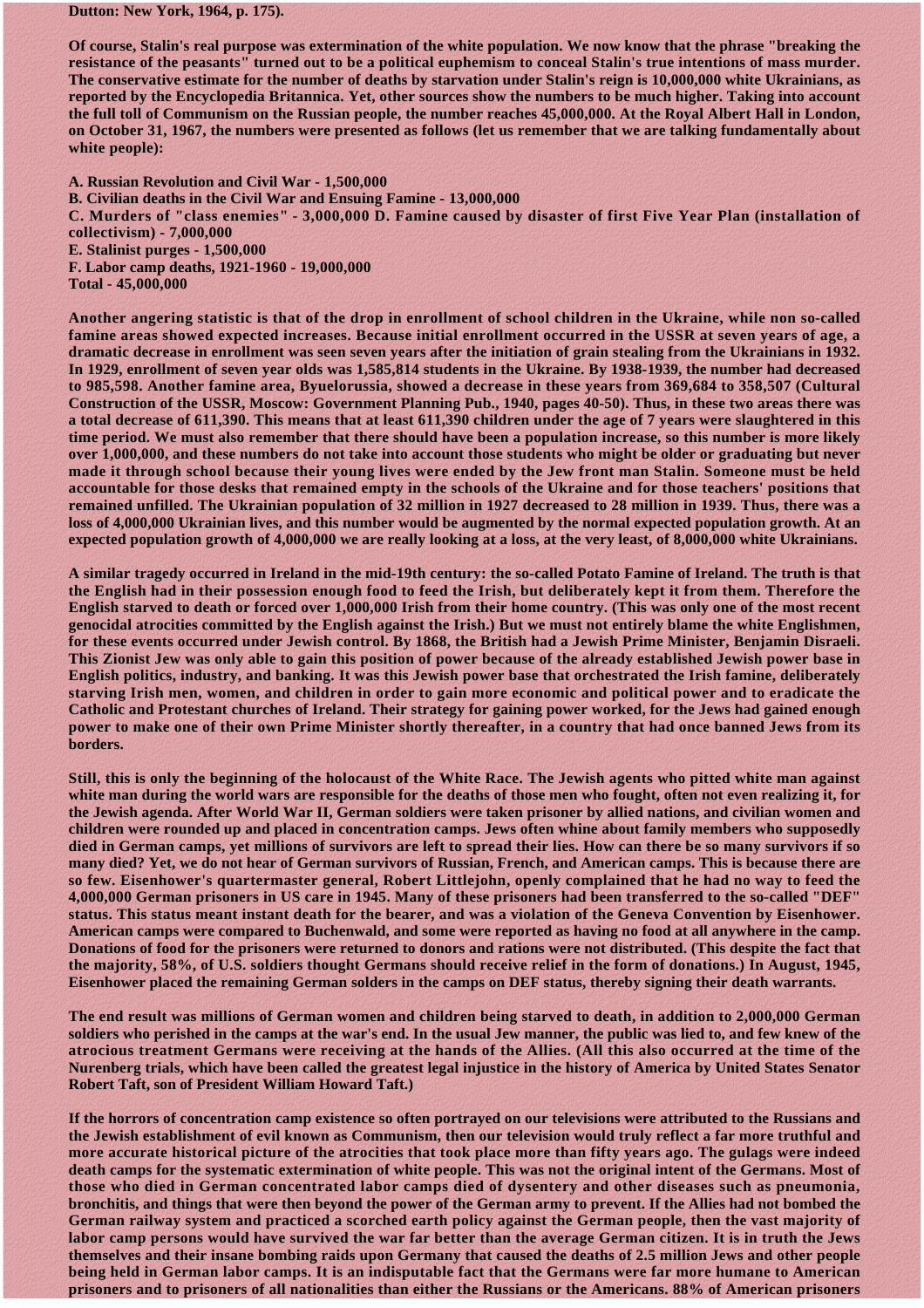**held by Germans survived the war virtually unscathed and in good condition, whereas the exact opposite figure was true of the Japanese and their treatment of American soldiers. In their camps, 88% died or were beheaded as the Japanese played ninja with the heads of defenseless prisoners of war, especially during the Batan death march. Yet, the Jews have maintained an utter prejudice against the Germans in the United States. Meanwhile, they have embraced wholeheartedly the Japanese, aiding them to gut the United States of its economic power base and setting the Japanese up as the lords of American industry to whom an ever-increasing number of Americans find themselves bowing each morning as they go to work.** 

**These are just the tragedies of the camps during and after the war. After the war, Germany itself had been divided into zones, French, Russian, American, and British. In the British zone, innocent women and children were being starved to death at the rate of 220,000 yearly. A type of reconstruction, similar to that of the American South, was forced upon the German people. The millions of deaths of white Germans were tallied as "other losses." The true number may never be known, as the American records regarding the prison camps were destroyed between 1947-1950's, and a similar story can be told regarding the other Allied camps, especially the Russians, who took almost 100,000 prisoners (including 24 German generals) at Stalingrad, and only 6,000 survived. Similar actions and many more crimes against the German people are documented in the book Other Losses: An Investigation into the Mass Deaths of German Prisoners at the Hands of the French and Americans After World War II by James Bacque.** 

**We can only know that the Jews were taking the advice of one of their biggest frauds, Albert Einstein, who publicly stated that all Germans should be killed. The Jews used this opportunity to carry out their plans of genocide against the White Race. Stalin and Roosevelt even toasted each other at the prospect of executing German officers at the war's end; and today there is absolutely no doubt that these plans were put in place not only by Stalin but by the Americans as well. So-called war criminals, especially anyone who had been connected with the SS, were hunted down and murdered, particularly in the two and three years following the end of the war. Special units of death squads or hitmen were dispatched to kidnap, murder, or take into deserted wooded areas and murder, in far too many cases, innocent Germans. The Allied records state clearly and are even bragged about on national TV that such units were engaged in this demonic, so-called work. The exact numbers of murders committed by the US hitmen cannot at this time be stated for certain. Yet, we know that it was in the thousands, if not tens of thousands. So much for so-called "humanitarian" codes of human rights.** 

**Other criminal acts of genocide were perpetrated by Jewish Communists against white Germans in Poland before the war. Numerous eyewitness accounts, by Germans and Poles, describe these acts in detail. Hundreds of pages of historic documents detail these crimes. Photographs also provide evidence. In fact, many photographs of Jewish Poles committing crimes against Germans are used by Jews as so-called proof of German "hate crimes"! The Poles did not limit themselves to starving or shooting Germans; rather, they openly brutalized them, beating them to death, disemboweling men in front of their wives and children. Children were dragged from their mothers and beaten to death by mobs. Women were raped. Men were arrested on false charges. Once arrested, most were killed or brutalized; the rest were released with death warrants. The Danzig German population literally begged Adolf Hitler to invade Poland and put a stop to the Jewish Communist atrocities against white Germans; but once again, the same old Jewish lies continue to persist on American television, totally misrepresenting the reasons for the German invasion of Poland. The fact is, Stalin had already decided that Poland would belong to him. If Hitler had not acted, Stalin would have taken all of Poland and murdered all white Germans. It is Stalin who was the true devil and aggressor. It was Stalin and his orders to the internal Jewish Polish Communist party that literally forced Hitler to invade Poland as an act of humanitarian mercy. Most white Christian Poles will be more than happy to tell the truth on this matter even today. The great Polish people have not forgotten what the Communist Jews were doing in Poland just prior to World War II.** 

**As part of the Jewish plan for white genocide in Poland, German priests and clergymen were arrested and placed in camps. One priest reports:** 

**"On Sunday, September 10, I asked the commander for permission to say a common prayer in the dormitory. The answer consisted of a flood of profanity and of blows with a club. The same thing happened when I begged to be allowed to minister to the sick and the dying. ... The camp guards received us with personal blows and took personal possessions from us; I was not even allowed to keep my New Testament. Our cells were quite empty; we had to sleep on the cold concrete floor" (Father Odilo Gerhard, O.F.M., personal testimony as published in Die Getreuen, 1939).** 

**Priests and Christian leaders were especially targeted because as Christians they had supported the Christian National Socialist movement. Children as young as four months were killed by Polish hand grenades. Others were shot or beaten to death with rifle butts. A report on these Jew atrocities states :** 

**"The most important finding arrived at in the investigations by the medical examiners is not to be found in the incredible bestialities, both physical and mental, as revealed by examination of the bodies. Even more important is the fact that in the great majority of the cases investigated, military weapons were clearly shown to have been used as instruments of murders" (Polish Acts of Atrocity Against the German Minority in Poland, Compiled by Hans Schadeweldt, Berlin-New York, 1940 p. 253-254).** 

**They further write that:** 

**"With indiscriminate thoroughness, people of all ages, from 4 months to 82 years of age, were murdered; and that even women in a very advanced stage of pregnancy were not spared" (p. 257).** 

**Numerous official reports speak of Germans being attacked by Poles, murdered and beaten, while most of the women were raped.** 

**"My father was repeatedly struck on the face and the body with rifle butts, then stabbed with a bayonet. Thereupon my father fell to the ground and as he lay he was shot six times before dying ... [Later] About ten men held me down, by the head, hands and feet while one of them raped me" (Vera Gannott, September, 1939).**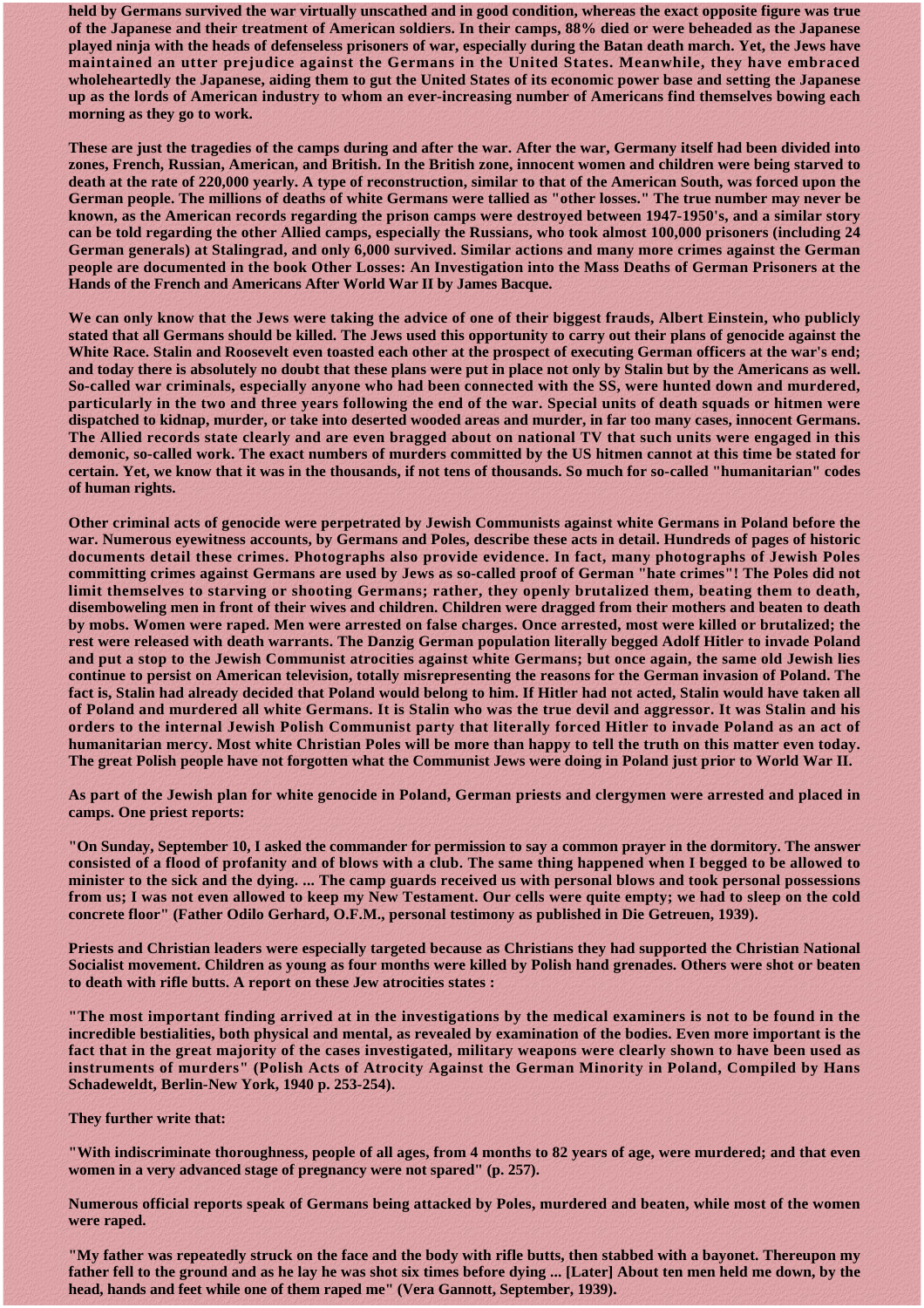**"Together, they then succeeded in raping my youngest daughter. Thereupon, the two took hold of my eldest daughter and raped her too" (Hedwig Daase).** 

**"My husband was shot in the shoulder and hit in the face with a rifle butt. He reeled but still tried to escape. He started to climb the fence, but was held back by a civilian. A polish soldier gave him another rifle-butt blow which knocked him out. A Polish lieutenant led me and the children back in the house. From an attic window I could see my prostrate husband. He lingered on for a long time. I saw him draw his legs up and stretch them; once in a while he would lift his hand. However, it was impossible for us to go to him, for he was surrounded by Polish soldiers and civilians. A Polish policeman stood guard at the fence. Polish women shouted: "The swine is still alive!' Towards evening, my husband was shot three more times by Polish soldiers. He had also been stabbed through the stomach with a bayonet ... The woman next door told me that he was still breathing the next day. My husband was tall and strong and only 38. Probably that is why he had such a hard time dying. He lay about eighteen hours before he was released from his agony" (Christa Gollnick).** 

**None of these people had committed any crime. They were murdered by the Communist mobs and the Communist controlled army, simply because they were white Germans. Murders of entire German families and villages were also committed:** 

**"The murder of the Beyers, Bromberg gardeners, is characteristic of the cases of innumerable German minority families who, on Bromberg's Bloody Sunday, fell victims to murdering Poles ...The murder is also characteristic of murder gangs recruited from recognized Polish Government Officer Organizations. These groups, acting with recognizable cooperation with the army, were guilty of hundreds of mass murders ... With brutal violence, the railway men tore Kurt Beyer, 11, from the arms of his mother, who was clasping him fearfully ... Stefan Sitarek, a Pole, found the bodies of Friedrich Beyer, his son Heinz, and of Thiede [Beyer's assistant], lying in a heap ... [he] found Kurt Beyer squirming and moaning beneath the dead bodies. Obviously, he was severely injured. Sitarek tried to help the boy, but according to his statement, was rebuffed by the authorities responsible for the transportation of the wounded. According to statements made by other Polish witnesses, the child lying at the side of the bodies of his father and his brother succumbed to his wounds late that morning" (Polish Atrocities, p. 106, 107).** 

**Hundreds of stories like this one are recorded and documented, yet very few people have ever heard of these atrocities committed against innocent children and white men and women. Many more cases remain unsolved and hundreds, if not thousands, were reported missing, never to be found or accounted for. Once again, mongrelized governments, where hatred for white people prevailed, are shown to have instituted a bureaucratic, systematic execution of white people.** 

**The list of crimes against the White Race goes on and on. Wars instigated and manipulated by Jew mongrels are responsible for the deaths of tens of millions of white soldiers and civilians. These include the American Civil War, World War I, World War II, and numerous smaller wars throughout the world.** 

**These numbers of deaths of white men, women, and children are staggering. In the American Civil War, over 600,000 white men died. In World War I, 8.5 million white soldiers and another 10 million white civilians died. In World War II, over 20 million white soldiers and 25 million white civilians died. These are the "official" numbers. The actual numbers of both military and civilian deaths are much higher. But even with these "official" numbers, plus the 45 million white Russians killed by Jewish Communism, we see that the number of whites killed in the last 140 years by Jew-orchestrated wars is well over 100 million.** 

**It should be noted that not only is the blood of Jesus Christ and these millions of people on the hands of the Jews, but also the death of their posterity. How many white children would the Beyer family have produced? There will never be another Friedrich Beyer, and his sons, who would have carried on his name and mind, were murdered along with him by mongrels who do not even have the right to life. This is true of tens of millions more white, Christian men whose names have been erased off the face of the planet, and whose names the Jews are attempting to remove from the memories of those white people who remain. The same Jews who proclaim the "never forget" philosophy are attempting to make the few white people who remain forget their white heritage and the Jew-created holocaust of the White Race and cause them to turn against even their own racist grandparents.** 

**Many of these 100 million were the most fit and able men of their respective generations who were not given the opportunity to have children of their own. The 20 million white soldiers who died in World War II, had it not been for the war, would have certainly gone on and had children of their own. If we are conservative and estimate that each of these 20 million white soliders had only two children, and that half of those children married each other and had two more children, then instead of 20 million white men being murdered, we are actually talking about 100 million white people who would have lived in the last 50 years. If we make this number 3 children to each family, then we are talking about 170 million, 90 million of whom would be alive today. This number represents just the soldiers who died in World War II. If we do the same math for all those who died in World War II, plus go back another generation for those who died in World War I, and then go back two more generations for those who died in the Civil War, then we get the following results:** 

**American Civil War** 

**Generation 1: 600,000 (killed)** 

**Generation 2: 1.8 million (children)** 

**Generation 3: 2.7 million (grandchildren)** 

**Generation 4: 4.0 million (great grandchildren)**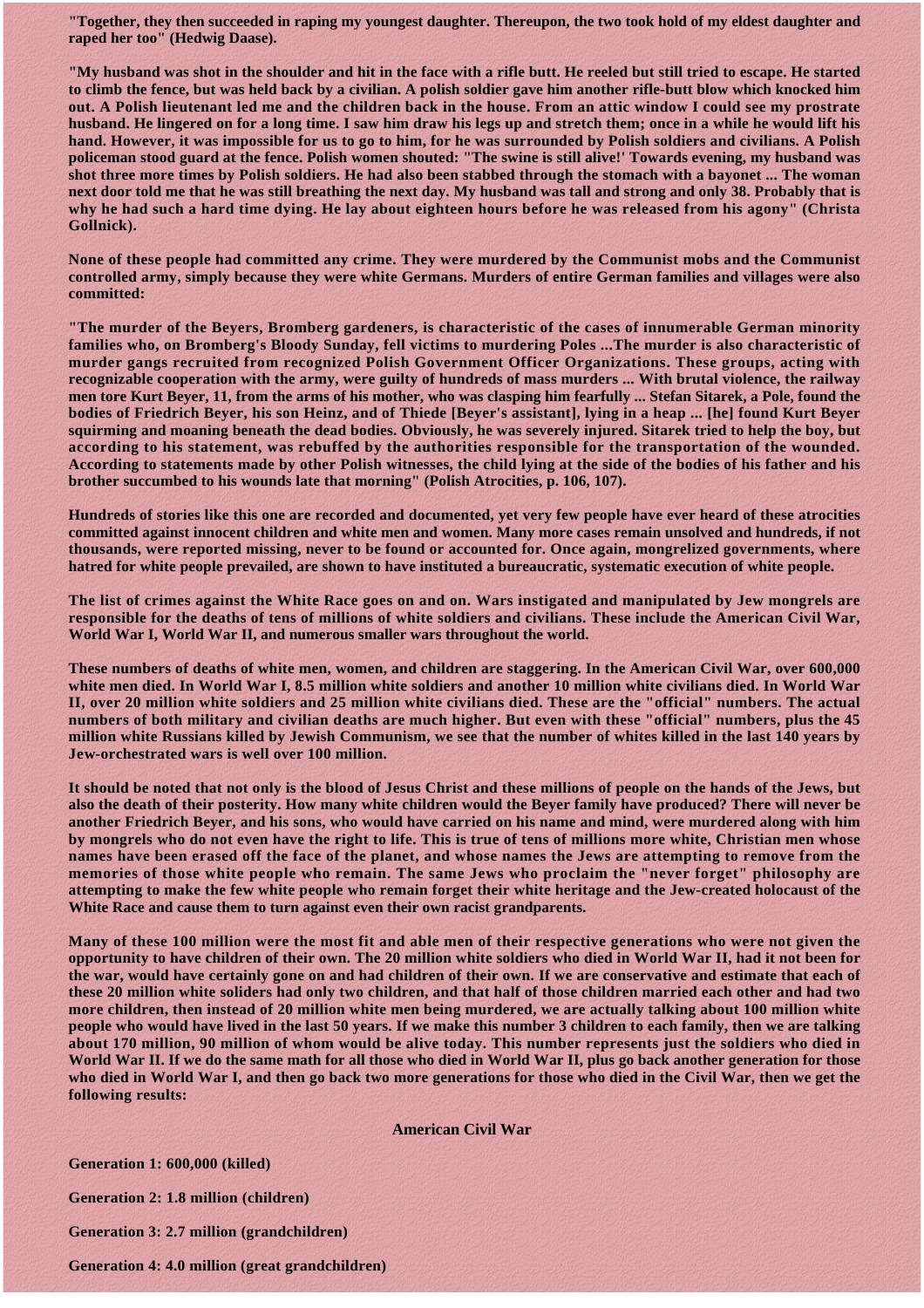**Generation 5: 6.0 million (gr-gr-grandchildren)** 

**Generation 6: 9.0 million (gr-gr-gr-grandchildren)** 

**Total Killed: 24.1 million** 

## **World War I**

**Generation 1: 18.5 million (killed)** 

**Generation 2: 54 million (children)** 

**Generation 3: 81 million (grandchildren)** 

**Generation 4: 121.5 million (great grandchildren)** 

**Total Killed: 275 million** 

## **World War II**

**Generation 1: 45 million (killed)** 

**Generation 2: 135 million (children)** 

**Generation 3: 202.5 million (grandchildren)** 

**Total Killed: 382.5 million** 

## **White Russian Holocaust**

**Generation 1: 45 million (killed)** 

**Generation 2: 135 million (children)** 

**Generation 3: 202.5 million (grandchildren)** 

**Total Killed: 382.5 million** 

**From these four sources only, we get a total of 1 billion whites killed, at least 535 million of whom would be alive today (this includes only the last generation, but certainly most of their parents would also be alive). 535 million is about how many white people are on the entire planet today, so that the effect of the above Jewish atrocities is that the white population of the world is half of what it would be today had these actions not taken place.** 

**Today, this holocaust continues with the genocide of the White Race by mongrels and blacks, all promoted by the world Zionist coalition. Jews have incited blacks to openly hate and plan the murder of innocent whites. For example, a black college student at Penn State University, a major university, was able to freely write the following for his school newspaper:** 

**"After looking at all the evidence there is only one conclusion: white people are devils ... I believe that we must secure our freedom and independence from these devils by any means necessary, including violence ... To protect ourselves we should bear arms (three handguns and two rifles, maybe an M-16) immediately and form a militia ... So black people, let us unite, organize and execute" (African Americans Should Not Trust Devilish White People by Chino Wilson, as published in The Daily Collegian, January 28, 1992).** 

**Of course, there was no public outcry regarding this statement, although there is clear and explicit intent to cause people to commit murder. Has the FBI hired paid informants to entrap Mr. Wilson by selling him illegal weapons, or he is allowed to continue his daily activities without interference? Or maybe his activities will one day get him a seat on the Supreme Court in the Clarence Thomas position of the Black Panthers. Where was the media hype when this was printed? How can the Jewish media, which openly preys upon news stories wherein a black or mongrel is murdered by a white (even though the crime was not necessarily racially motivated) justify their silence over such a statement? The fact is that the Jews also desire the death of white people and therefore actively suppress such information to keep it out of the hands of justifiably angry white people.** 

**Another instance of Jewish media silence occurred regarding Hulon Mitchell, leader of the so-called black "Yahweh sect." Mitchell repeatedly preached to cult members that whites were devils and must be murdered. He was fond of saying: "All over America, white heads are going to roll!" He then ordered his followers to kill these white people and bring their heads back as trophies. When one follower decided that he would have difficulty carrying the heads of his white victims through downtown Miami, Mitchell settled for an ear. From 1986 to Mitchell's trial in 1992, sect members would do just that - bring the fingers or ears of white victims to prove they were doing what they were told. Is it realistic to believe that such devoted servants have stopped doing that just because Mitchell was found guilty of conspiracy to commit murder? Yet, even though the murders of flagrant, antichrist homosexuals or black drug dealers receive at least two weeks of complete media coverage with regular follow-ups, this story was never big enough to reach the evening news.** 

**The statistics prove further that whites are by far the largest victims of racially motivated crimes today. According to the Department of Justice, blacks kill twice as many whites than vice versa. These are only cases where the killer is**